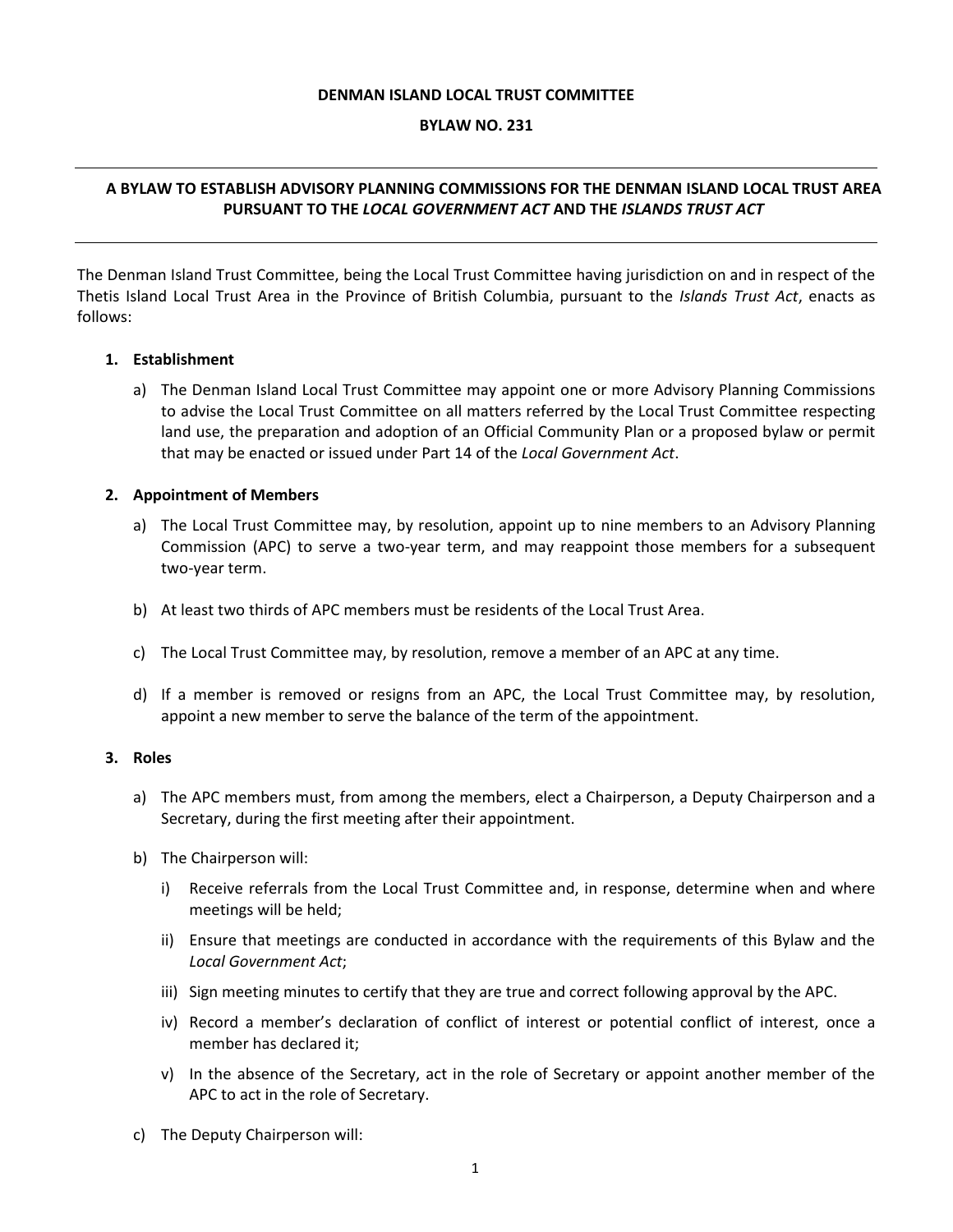- i) Undertake the duties listed in 3b) above, in the Chairperson's absence.
- d) The Secretary will:
	- i) Assist the Chairperson, as needed, to arrange meetings;
	- ii) Ensure that public notice is posted or public advertisements are placed in advance of APC meetings;
	- iii) Except where the Islands Trust has retained a professional minute taker to support the APC, record and maintain legible minutes of all APC meetings; forward copies of draft minutes to the Islands Trust office; ensure minutes are approved by the APC at a subsequent meeting; and provide copies of adopted minutes to the public upon request;
	- iv) Inform the Local Trust Committee of the resignation of any APC member, within thirty (30) days of the resignation.

## **4. Referrals**

- a) An APC will receive referrals on matters respecting land use, community planning or proposed bylaws and permits under Part 14 of the *Local Government Act*, which are referred directly to the Commission by the Local Trust Committee.
- b) A meeting on any particular referral must be held not more than (40) days after the date of receipt of that referral unless the Local Trust Committee has, by resolution, requested a response by an earlier specified date or authorized the referral to be considered at a later date.
- c) Although the recommendations must be received by the Local Trust Committee, the Local Trust Committee is not bound by the recommendations.

# **5. Notice of Meeting**

- a) The Islands Trust must provide documentation associated with any referral from the Local Trust Committee to all members of the APC.
- b) If the APC has been referred an application, the Islands Trust must ensure that the applicant is notified of the date, time and place of the meeting at which their application will be discussed, at least five (5) calendar days prior to the meeting.
- c) The Secretary must send a notice of meeting including a description of all referrals to be discussed to each member at least five (5) calendar days prior to the meeting.
- d) The Secretary must post the notice of meeting indicating the date, time, and place of any APC meeting at least five (5) calendar days prior to the meeting on a bulletin board that is accessible to the public; such bulletin board to be the same as is used by the Local Trust Committee for the posting of any scheduled Local Trust Committee meeting.

## **6. Conduct of Meeting**

- a) All deliberations of the APC must take place in a meeting, and all meetings must be held in a public facility and must be open to the public.
- b) A quorum is the lessor of three members or 50% of those appointed.
- c) The Chairperson is to convene the meeting and may adjourn the meeting from time to time.
- d) If the APC is considering an amendment to an Official Community Plan or a bylaw, or the issue of a permit, the applicant for the amendment or permit is entitled to attend the meeting and to be heard.